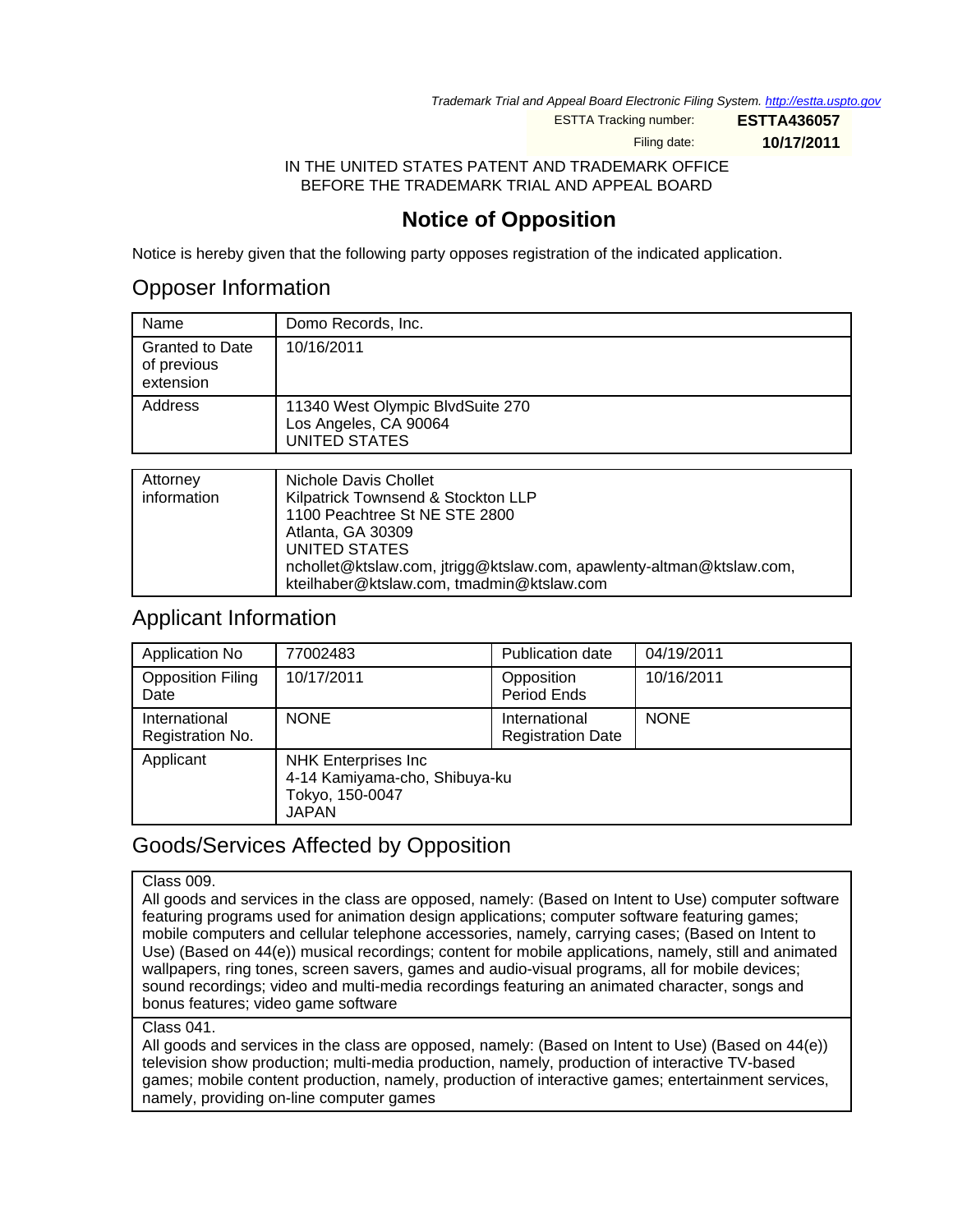# Grounds for Opposition

| Priority and likelihood of confusion | Trademark Act section 2(d) |
|--------------------------------------|----------------------------|

# Marks Cited by Opposer as Basis for Opposition

| U.S. Registration<br>No. | 2144176                                                                                                                                                                                                                                                                                              | <b>Application Date</b>  | 09/30/1996  |
|--------------------------|------------------------------------------------------------------------------------------------------------------------------------------------------------------------------------------------------------------------------------------------------------------------------------------------------|--------------------------|-------------|
| <b>Registration Date</b> | 03/17/1998                                                                                                                                                                                                                                                                                           | Foreign Priority<br>Date | <b>NONE</b> |
| <b>Word Mark</b>         | <b>DOMO</b>                                                                                                                                                                                                                                                                                          |                          |             |
| Design Mark              |                                                                                                                                                                                                                                                                                                      |                          |             |
| Description of<br>Mark   | <b>NONE</b>                                                                                                                                                                                                                                                                                          |                          |             |
| Goods/Services           | Class 009. First use: First Use: 1994/09/06 First Use In Commerce: 1994/09/06                                                                                                                                                                                                                        |                          |             |
|                          | [prerecorded audio cassette tapes, ] prerecorded compact discs, [prerecorded]<br>audio-visual records in analog magnetic tape configurations, and prerecorded<br>audio-visual records in digital disc configurations, all containing music                                                           |                          |             |
|                          | Class 041, First use: First Use: 1994/09/06 First Use In Commerce: 1994/09/06                                                                                                                                                                                                                        |                          |             |
|                          | entertainment services, namely, producing for others [ prerecorded audio<br>cassette tapes, ] prerecorded compact discs,[ prerecorded audio-visual records<br>in analog magnetic tape configurations, ] and prerecorded audio-visual records<br>in digital disc configurations, all containing music |                          |             |

| U.S. Application<br>No.  | 77429936         | <b>Application Date</b>                            | 03/24/2008  |
|--------------------------|------------------|----------------------------------------------------|-------------|
| <b>Registration Date</b> | <b>NONE</b>      | <b>Foreign Priority</b><br>Date                    | <b>NONE</b> |
| <b>Word Mark</b>         | DOMO MUSIC GROUP |                                                    |             |
| Design Mark              |                  | $\mathbf{O}$<br>U<br>$\blacksquare$<br>MUSIC GROUP |             |
| Description of<br>Mark   | <b>NONE</b>      |                                                    |             |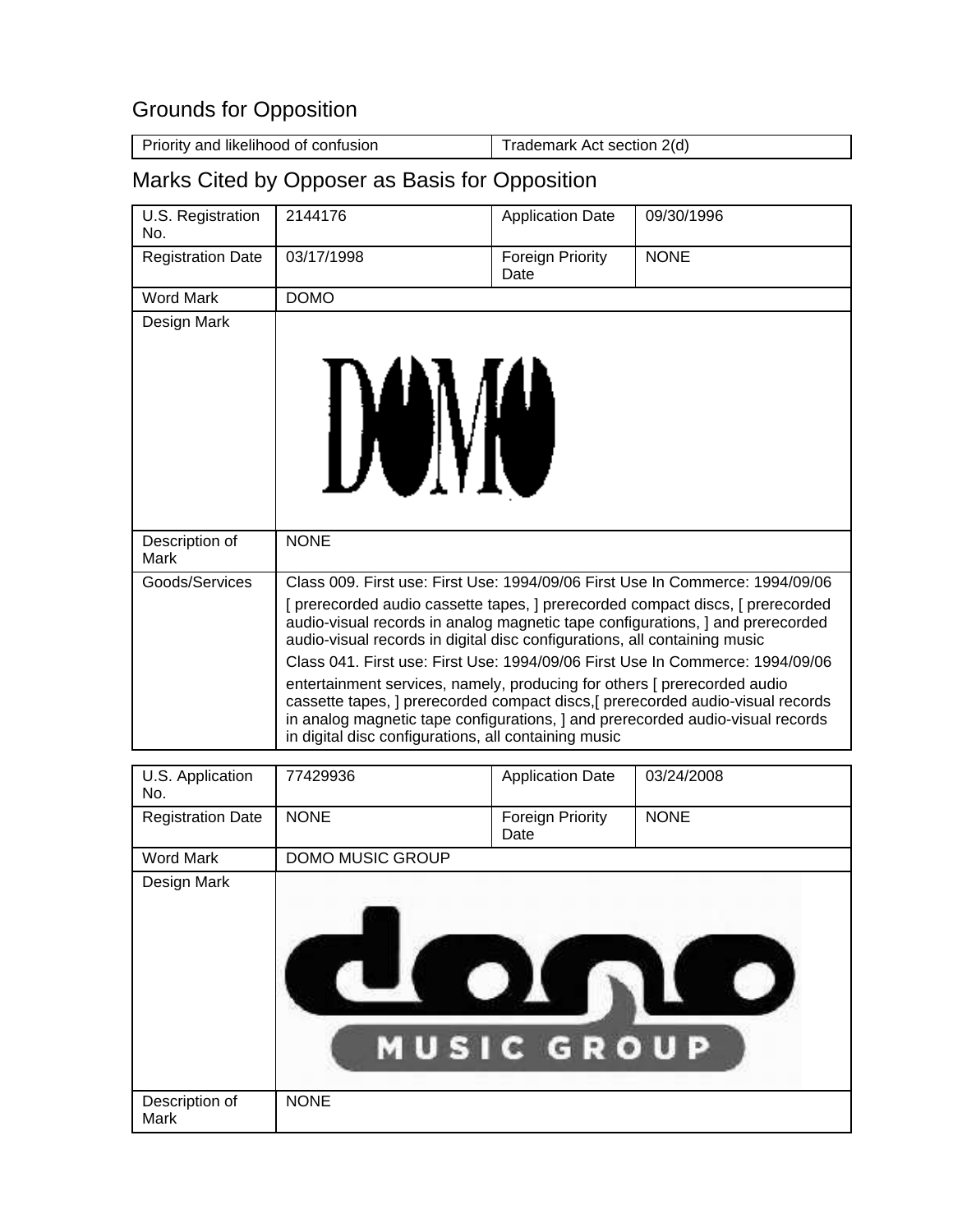| Goods/Services | Class 009. First use: First Use: 2006/11/07 First Use In Commerce: 2006/11/07                                                                                                 |
|----------------|-------------------------------------------------------------------------------------------------------------------------------------------------------------------------------|
|                | prerecorded compact discs and prerecorded audio-visual records in digital disc<br>configurations, all containing music                                                        |
|                | Class 041. First use: First Use: 2006/11/07 First Use In Commerce: 2006/11/07                                                                                                 |
|                | entertainment services, namely producing for others prerecorded compact discs<br>and prerecorded audio-visual records in digital disc configurations, all containing<br>music |

| Attachments | 75174271#TMSN.gif ( 1 page ) ( bytes )<br>77429936#TMSN.jpeg (1 page) (bytes)<br>Domo Records, Inc. v. NHK Enterpries Inc. - Notice of Opposition (DOMO).pdf ( |
|-------------|----------------------------------------------------------------------------------------------------------------------------------------------------------------|
|             | 7 pages )(39793 bytes )                                                                                                                                        |

# **Certificate of Service**

The undersigned hereby certifies that a copy of this paper has been served upon all parties, at their address record by First Class Mail on this date.

| Signature | /Nichole Davis Chollet/ |
|-----------|-------------------------|
| Name      | Nichole Davis Chollet   |
| Date      | 10/17/2011              |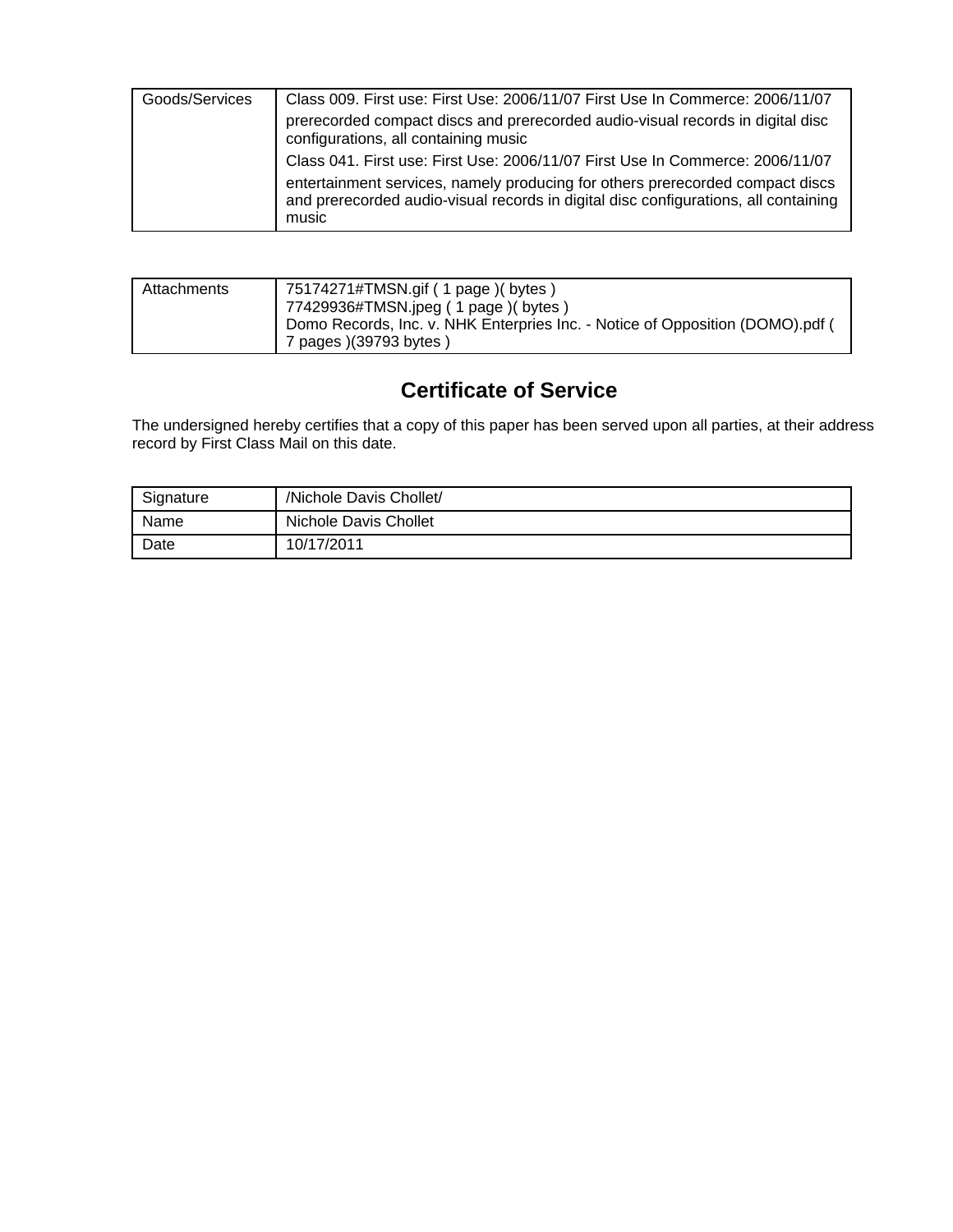### IN THE UNITED STATES PATENT AND TRADEMARK OFFICE BEFORE THE TRADEMARK TRIAL AND APPEAL BOARD

In the matter of Application Serial No. 77/002,483: DOMO, Published in the Official Gazette of April 19, 2011

| DOMO RECORDS, INC.,   |                                         |
|-----------------------|-----------------------------------------|
|                       |                                         |
| Opposer,              |                                         |
| V.                    |                                         |
|                       | Opposition No. $\overline{\phantom{a}}$ |
| NHK ENTERPRISES INC., |                                         |
|                       |                                         |
| Applicant.            |                                         |

#### NOTICE OF PARTIAL OPPOSITION

 Opposer Domo Records, Inc. (hereinafter "Opposer") will be damaged by the registration by NHK Enterprises Inc. (hereinafter "Applicant") of the mark DOMO filed under Application Serial No. 77/002,483 and published in the *Official Gazette* on April 19, 2011, and hereby opposes the same in International Classes 9 and 41 only, pursuant to the provisions of 15 U.S.C. § 1063 and 37 C.F.R. §§ 2.101 and 2.104.

The grounds for this Opposition are as follows:

1.

 Opposer is a corporation incorporated under the laws of California, located and doing business at 11340 West Olympic Blvd., Suite 270, Los Angeles, California 90064.

2.

 Upon information and belief, Applicant is a foreign corporation incorporated under the laws of Japan, located and doing business at 4-14 Kamiyama-cho, Shibuya-ku, Tokyo, Japan 150-0047.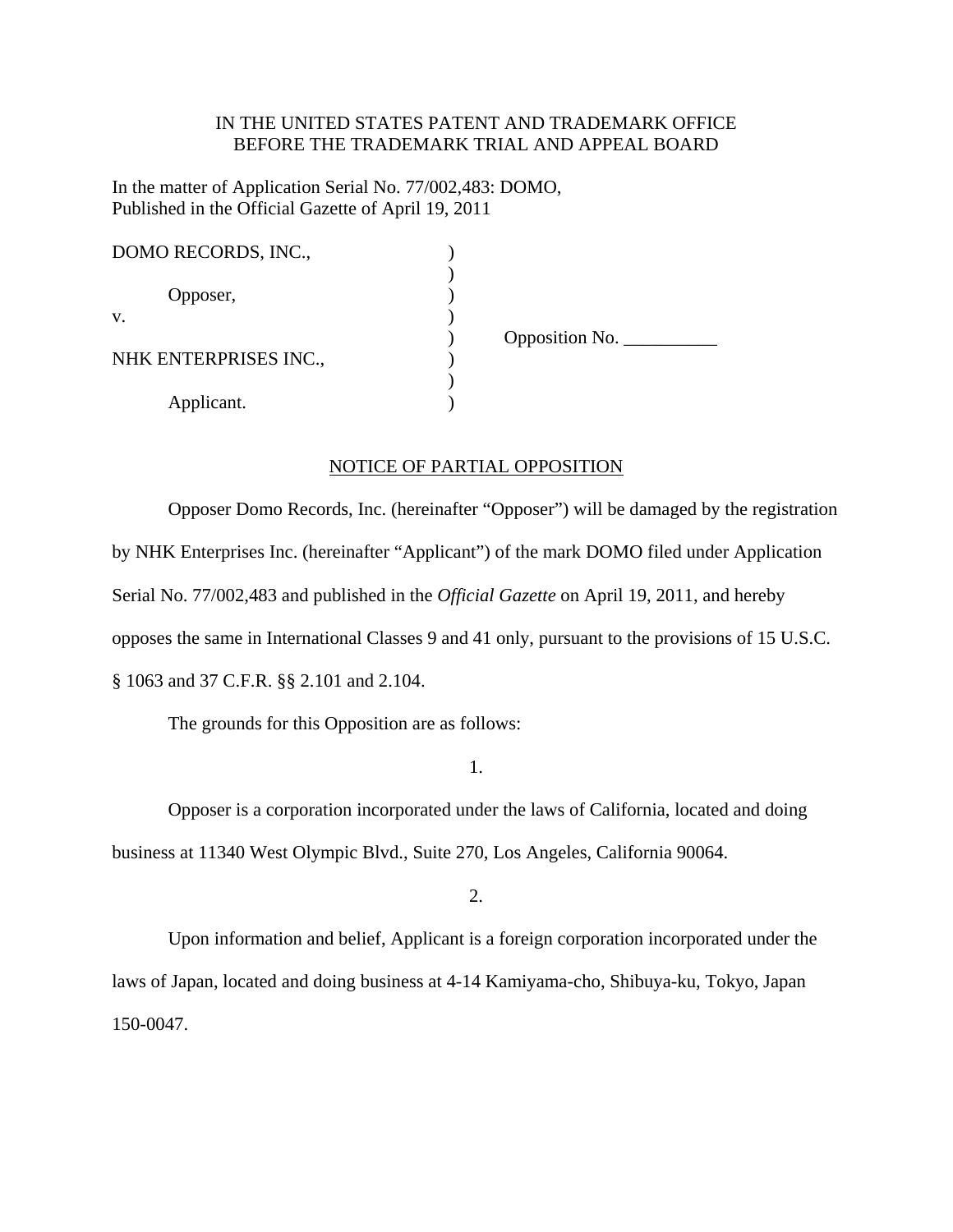At least as early as 1994, Opposer has used the DOMO word mark and the distinctive DOMO (stylized) mark, as depicted below, to identify the source of its music recordings, audiovisual recordings, and related music and audio-visual production services.



 Opposer owns a U.S. trademark registration for the mark DOMO (Stylized) under Registration No. 2,144,176, registered on March 17, 1998, in International Class 9 for "prerecorded compact discs, and prerecorded audio-visual records in digital disc configurations, all containing music" and in International Class 41 for "entertainment services, namely, producing for others prerecorded compact discs, and prerecorded audio-visual records in digital disc configurations, all containing music." Affidavits have been filed pursuant to Sections 8 and 15 of the Lanham Act, 15 U.S.C. §§ 1058 and 1065, and this registration is incontestable.

5.

 Opposer owns a U.S. trademark application Serial No. 77/429,936 to register the DOMO MUSIC GROUP & Design mark, as depicted below, filed on March 24, 2008 in International Class 9 for "prerecorded compact discs and prerecorded audio-visual records in digital disc configurations, all containing music" and in International Class 41 for "entertainment services, namely producing for others prerecorded compact discs and prerecorded audio-visual records in digital disc configurations, all containing music."

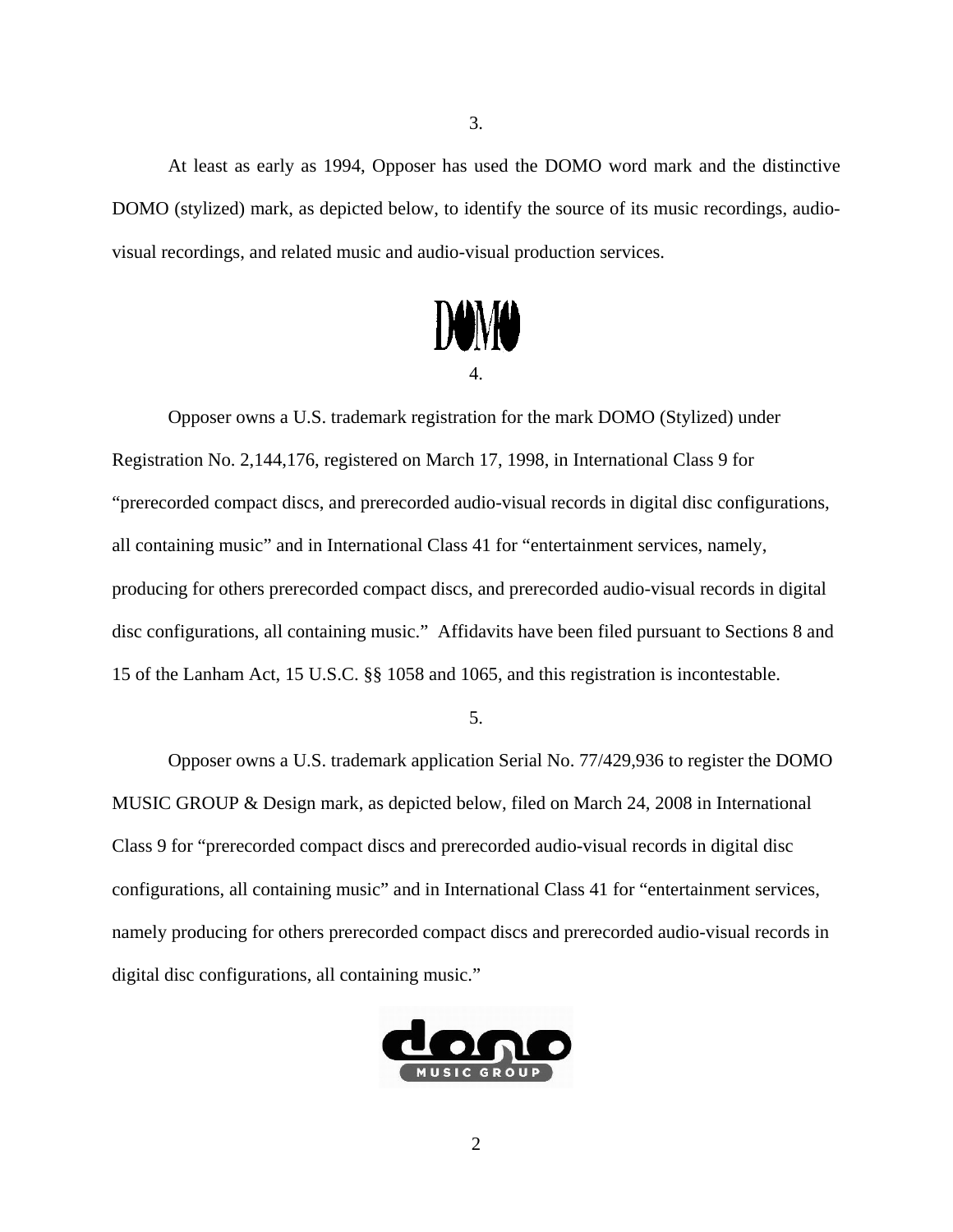Applicant's application Serial No. 77/002,483 has been cited by the U.S. Patent and Trademark Office as a potential obstacle to the registration of Opposer's pending application Serial No. 77/429,936, and on January 14, 2009, a Notice of Suspension was issued against Opposer's application Serial No. 77/429,936 pending the final disposition of Applicant's application Serial No. 77/002,483. Opposer's DOMO, DOMO (Stylized), and DOMO MUSIC GROUP & Design marks, including the marks underlying Opposer's Reg. No. 2,144,176 and Serial No. 77/429,936, are collectively referred to herein as "Opposer's DOMO Marks."

6.

On September 19, 2006, Applicant filed an application to register the mark DOMO

(Serial No. 77/002,483) in the following International Classes:

 International Class 9: Computer software featuring programs used for animation design applications; computer software featuring games; mobile computers and cellular telephone accessories, namely, carrying cases; musical recordings; content for mobile applications, namely, still and animated wallpapers, ring tones, screen savers, games and audio-visual programs, all for mobile devices; sound recordings; video and multi-media recordings featuring an animated character, songs and bonus features; video game software;

International Class 16: printed publications, namely, books and magazines in the fields of fiction, coloring and activity, gifts, puzzles, and games; graphic novels; (Based on Intent to Use) school supplies and stationery, namely, note pads, pencils, pens, pencil cases, binder erasers; posters, prints; decals for application onto fabric; stickers;

International Class 18: bags, namely, sports bags, knapsacks, school bags, tote bags;

International Class 21: glassware, namely, tumblers and mugs;

International Class 24: bed linens; towels, home accessories, namely, curtains, and bed blankets and blanket throws;

International Class 25: men's, women's and children's clothing, namely, hats, socks, shirts, jackets, bathing suits, underwear, pants, shorts and pajamas;

International Class 27: area rugs;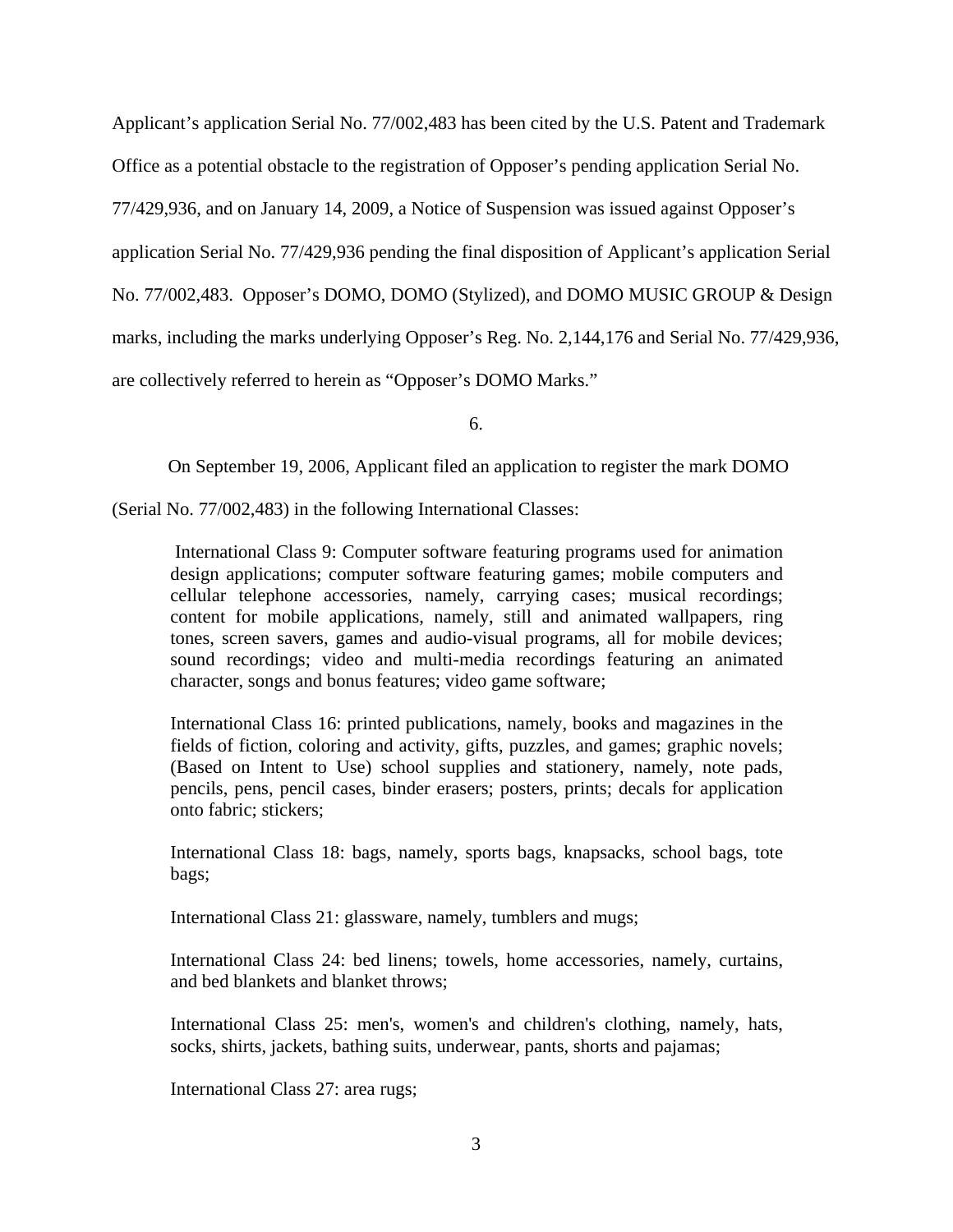International Class 28: toys, namely, action figures, dolls, puzzles, stuffed and plush toys; board games;

International Class 35: administration and provision of promotional contests;

International Class 41: television show production; multi-media production, namely, production of interactive TV-based games; mobile content production, namely, production of interactive games; entertainment services, namely, providing on-line computer games; and

International Class 42: computer software design for others; video game design for others; providing a web site featuring temporary use of non-downloadable software allowing web site users to host and develop images and video.

Applicant's trademark application was first published for opposition in the *Official Gazette* on

April 19, 2011.

### 7.

Applicant's DOMO mark is highly similar to Opposer's DOMO Marks in sound,

appearance, and overall commercial impression.

8.

 The goods and services in International Classes 9 and 41 of Applicant's application to register the DOMO mark are closely related to the goods and services associated with Opposer and Opposer's DOMO Marks.

9.

 Applicant's use of the DOMO Mark is likely to create confusion, mistake and deception among the relevant consuming public, and is likely to create the erroneous impression that Applicant's goods and services are those of Opposer or are otherwise affiliated with Opposer and Opposer's DOMO Marks.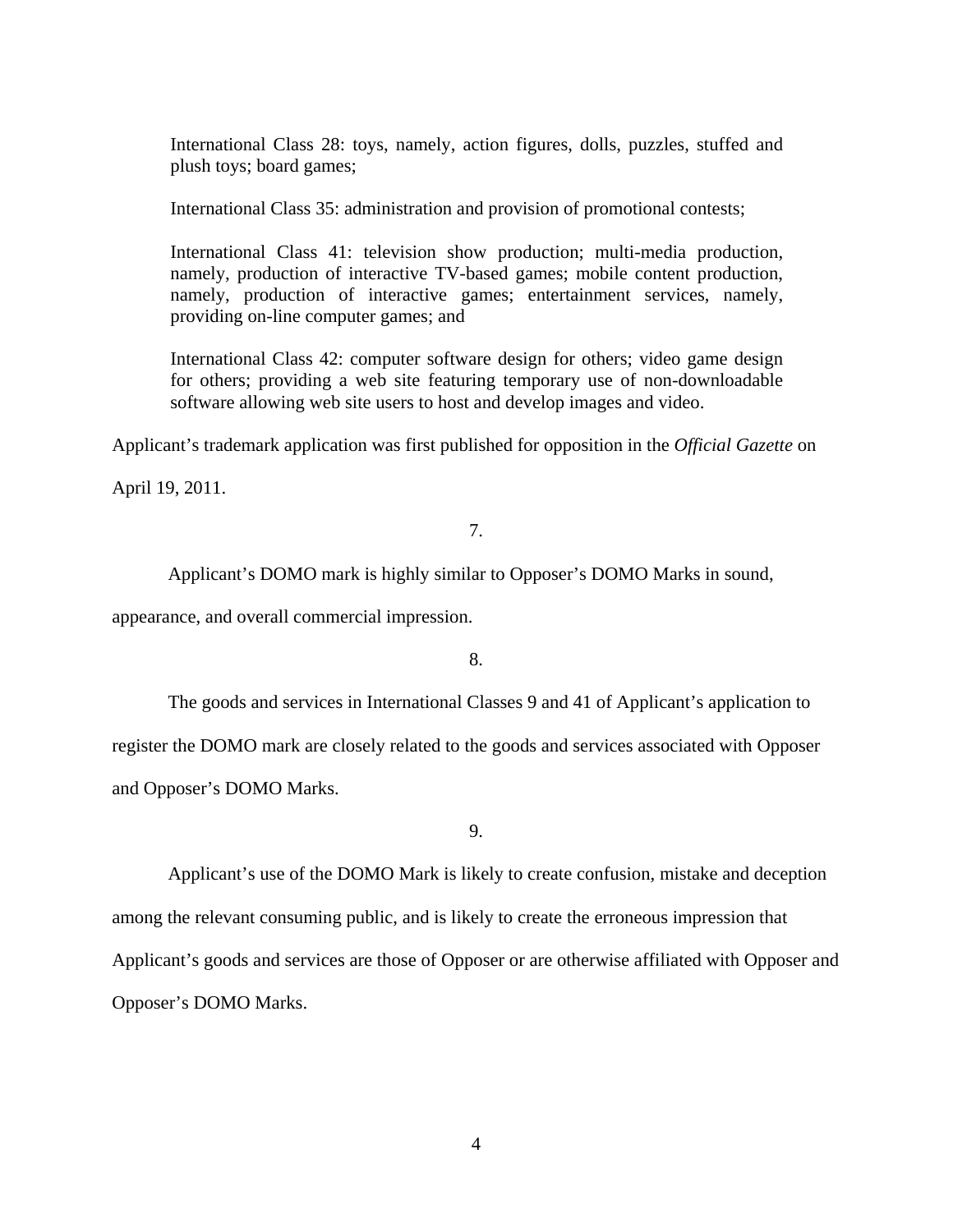Opposer will be damaged by the registration of Applicant's mark because the mark so resembles Opposer's DOMO Marks as to be likely to cause confusion, mistake, and/or deception. Consumers familiar with Opposer's DOMO Marks, and with Opposer's products and services, would be likely, erroneously, to believe that Applicant's good and services in International Classes 9 and 41 are the goods and services of Opposer or are authorized, endorsed, sponsored, or licensed by Opposer. Thus, registration of Applicant's mark on the Principal Register in International Classes 9 and 41 would be inconsistent with Opposer's rights in Opposer's DOMO Marks.

#### 11.

 There is no issue as to priority. Opposer began using the DOMO mark in commerce at least as early as 1994, well prior to the September 19, 2006 filing date of Applicant's application.

12.

 The opposition fee in the amount of \$600 for a notice of opposition against International Classes 9 and 41 is filed herewith. The Commissioner is authorized to debit Kilpatrick Townsend & Stockton LLP's Deposit Account No. 20-1430 if there is a deficiency in the filing fee.

 WHEREFORE, Opposer requests that the Board refuse registration to the application of the DOMO Mark (Serial No. 77/002,483) in International Classes 9 and 41 and that this Opposition be sustained in favor of Opposer.

Dated: October 17, 2011

Respectfully submitted,

/Nichole Davis Chollet/ James A. Trigg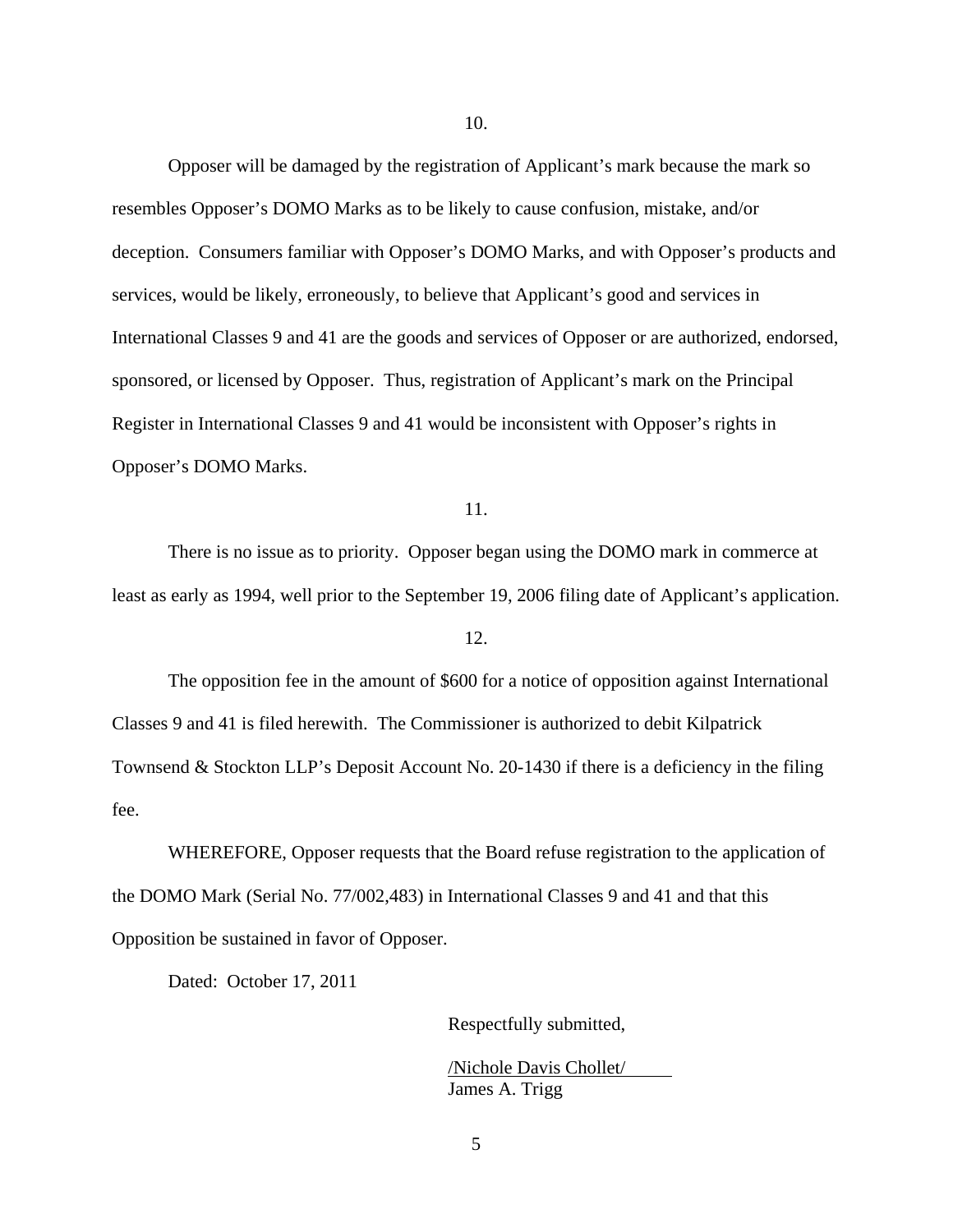Allisen Pawlenty-Altman Nichole Davis Chollet KILPATRICK TOWNSEND & STOCKTON LLP 1100 Peachtree Street, NE Atlanta, Georgia 30309-4530 (404) 815-6500 (telephone) (404) 815-6555 (facsimile) JTrigg@kilpatricktownsend.com APawlenty-Altman@ktslaw.com NChollet@kilpatricktownsend.com

Attorneys for Opposer Domo Records, Inc.